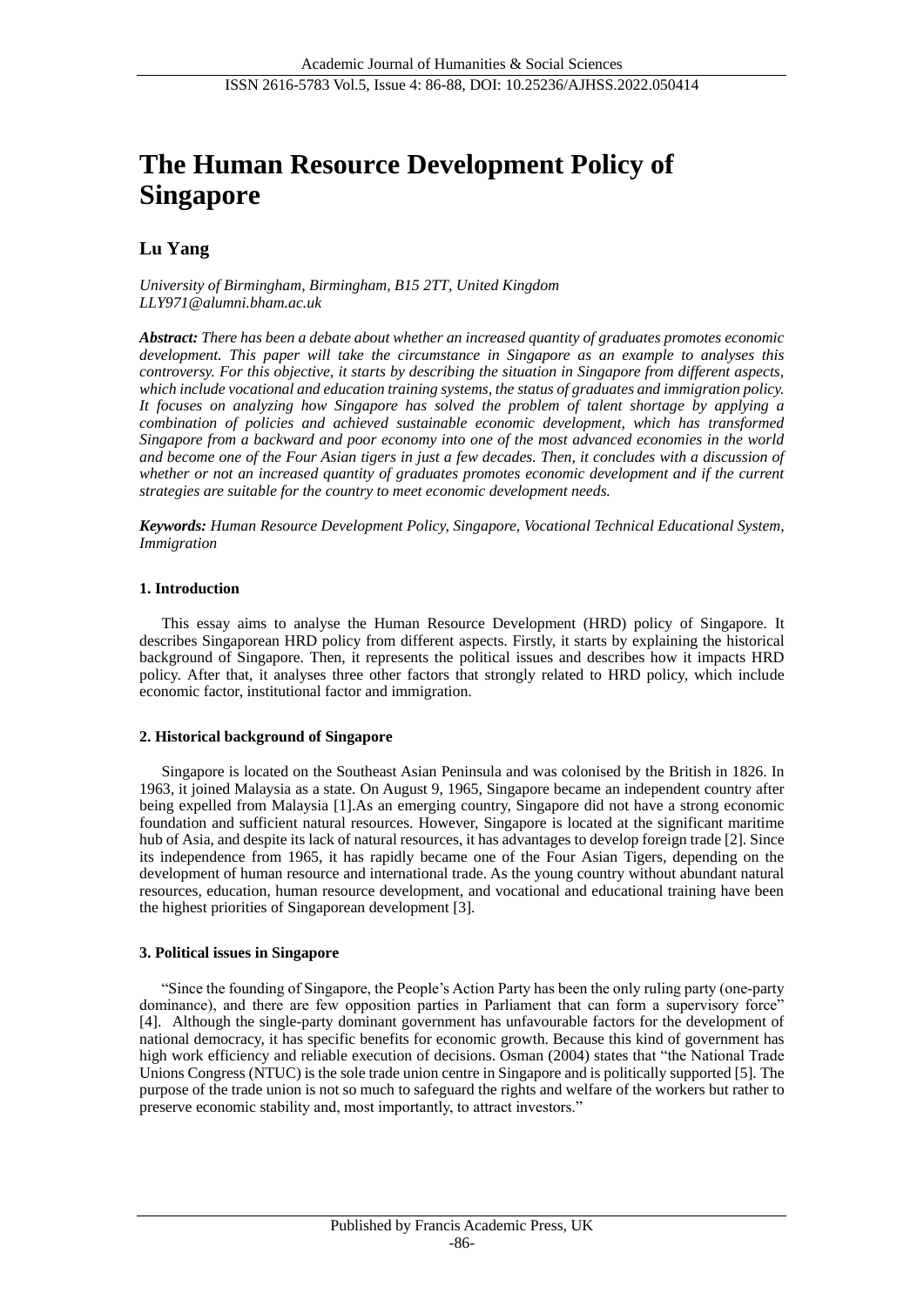### ISSN 2616-5783 Vol.5, Issue 4: 86-88, DOI: 10.25236/AJHSS.2022.050414

#### **4. The economic development in Singapore**

Singapore has always been concerned about the sustainable development of the economy. In the early 1960s, Singapore opened all industries except public utilities and telecommunications to foreign investment. To solve the employment problem, Singapore focused its investment on labour-intensive sectors such as textiles. Mirza (2011) argues that "In the 1970s and 1980s, in order to accelerate the development of capital-intensive, high value-added emerging industries, the Singaporean government invests heavily in infrastructure construction, strives to attract foreign investment in the most superior business environment." Also, it has made significant achievements in the electronics industry, manufacturing industries, financial, communications, transportation, tourism and other service industries. And it attracted foreign direct investment of an average of 2.3 billion US dollars per year In the 1980s [6]. Singapore has built an outstanding investment environment in the world. Although Singapore has a small number of people and insufficient natural resources, the proper investment environment and talent development strategy have made Singapore one of the best in the world in evaluating business efficiency.

On the one hand, Singapore uses foreign capital to develop its economy. On the other hand, it has made a series of HRD policies with economic development as the core. With a small population base, Singapore is committed to cultivating domestic talents through different ways such as graduates, apprenticeships and vocational and educational training, while introducing foreign talents through policies.

#### **5. Human Recourse Development institutions in Singapore**

"To meet the human resources needs of different industries, Singapore has established a vocational technical educational (VTE) system to meet the needs of economic development at various stages" [7]. The International Labour Organization (1997) reported that "Singapore's VTE is an important sector that can accelerate the safety of necessary vocational and technical skills to support labour-intensive manufacturing activities." For instance, ship repairs, pipelines, television maintenance and Repair, sheet metal processing, etc. Singapore Vocational Institute (SVI), established in 1964. In 1968, 84% of the students entered the "academic" field, only 8% of the students entered the technical field, 7% of the students entered the professional area, and only 1% of the students entered the business field [8]. Consequently, "the Technical Education Department (TED) was established in 1968 to supervise the development of secondary technical education, industrial training, and professional teacher training. Secondary vocational schools are gradually being replaced by vocational institutes." [9] .The apprenticeship program built nine vocational institutes from 1969 to 1972, and the number of graduates has increased tenfold.

Another critical institution established in the 1970s was The Vocational and Industrial Training Board (VITB). It is formed by the merger of the Adult Education Board (AEB) and Industrial Training Board (ITB). Because of the shortage of labour market personnel in Singapore at that time, VITB was born, and its responsibility was to train skilled people in the commercial, industrial and business sectors for the country. On the one hand, VITB provides pre-employment preparation and training for students who have just left school. On the other hand, VITB provides opportunities for continuing education and selfskill improvement for adults who are already working. From 1979 to 1991, VITB trained 112,000 skilled workers in Singapore, accounting for 9% of the local workforce [10].

In 1992, the Singaporean government decided to reorganise VITB to Institute of Technical Education (ITE). ITE was established on April 1, 1992, to replace VITB to improve the vocational training level of the Singapore workforce. "As a public vocational education institution, it provides employment training for secondary school graduates and continuing education and working people." [11]. The institution provides professional courses covering engineering, construction, accounting, nursing, medicine, and offers in the technical field. The Singaporean government's education reform in 1992 required every Singaporean student to have at least ten years of mainstream education. Students who are talented in the technical field can enrol in the institution of Technical Education after completing secondary school [11].

After Singapore was founded in 1965, it set the goal of focusing on economic development. Subsequently, according to the domestic financial situation, set up a series of vocational and technical development institutions. Instead of only cultivating graduates, the government provides more choices for the people while meeting the different requirements of industrial development.

#### **6. Immigration policy in Singapore**

Since its establishment, Singapore has been a multi-ethnic country with immigrants. This historical